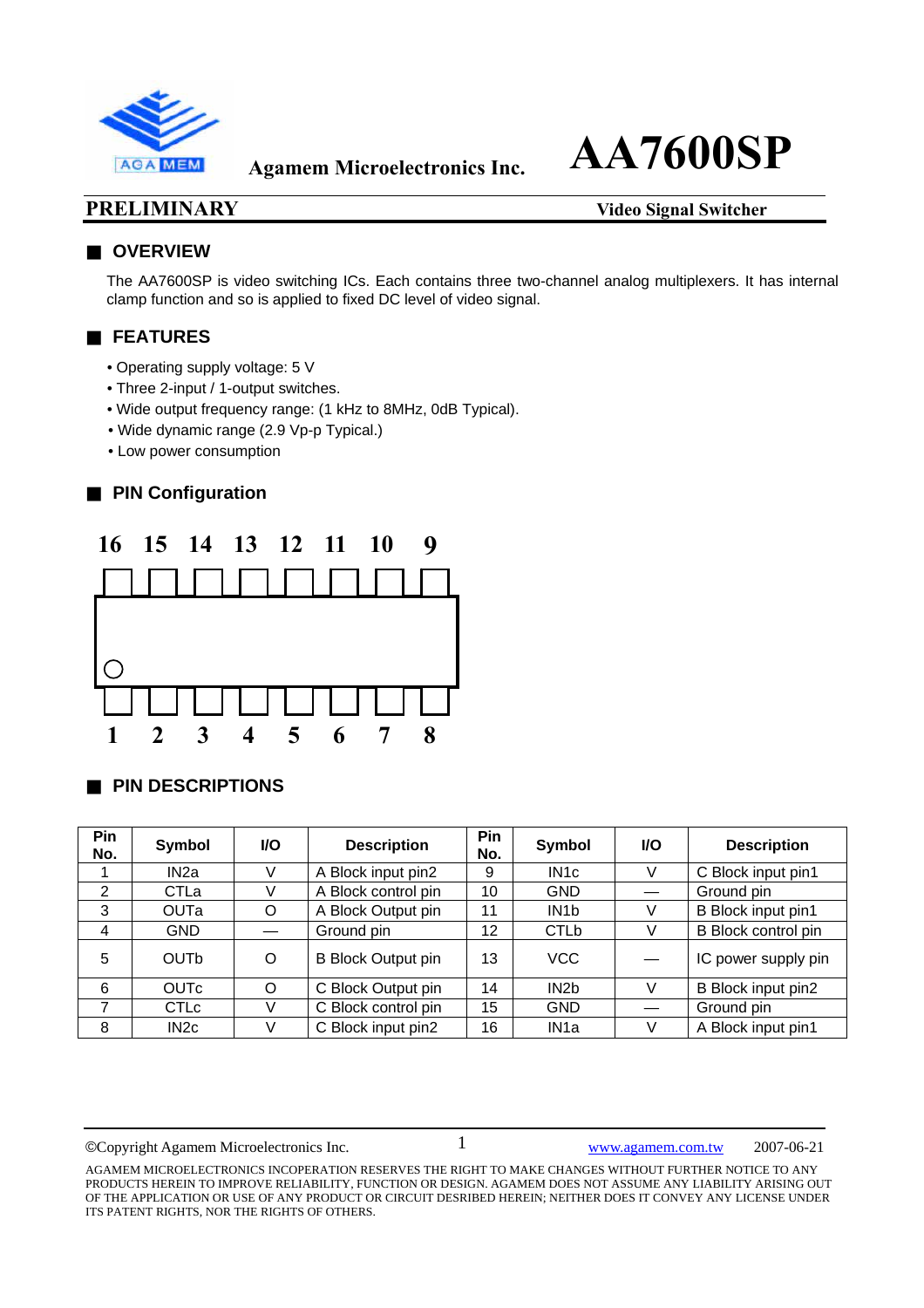

**PRELIMINARY** Video Signal Switcher

#### ■ **APPLICATIONS**

- Televisions
- VCR

### **Block diagram**



### **Absolute maximum ratings (Ta = 2**5℃)

| Parameter             | Symbol                     | Limits       | Unit |
|-----------------------|----------------------------|--------------|------|
| Power supply voltage  | $\mathsf{V}_{\mathsf{cc}}$ | 10           |      |
| Power dissipation     | $P_{d}$                    | 500          | mW   |
| Operating temperature | l opr                      | $-40 - +85$  |      |
| Storage temperature   | l sta                      | $-55 - +125$ |      |

©Copyright Agamem Microelectronics Inc. www.agamem.com.tw 2007-06-21

AGAMEM MICROELECTRONICS INCOPERATION RESERVES THE RIGHT TO MAKE CHANGES WITHOUT FURTHER NOTICE TO ANY PRODUCTS HEREIN TO IMPROVE RELIABILITY, FUNCTION OR DESIGN. AGAMEM DOES NOT ASSUME ANY LIABILITY ARISING OUT OF THE APPLICATION OR USE OF ANY PRODUCT OR CIRCUIT DESRIBED HEREIN; NEITHER DOES IT CONVEY ANY LICENSE UNDER ITS PATENT RIGHTS, NOR THE RIGHTS OF OTHERS.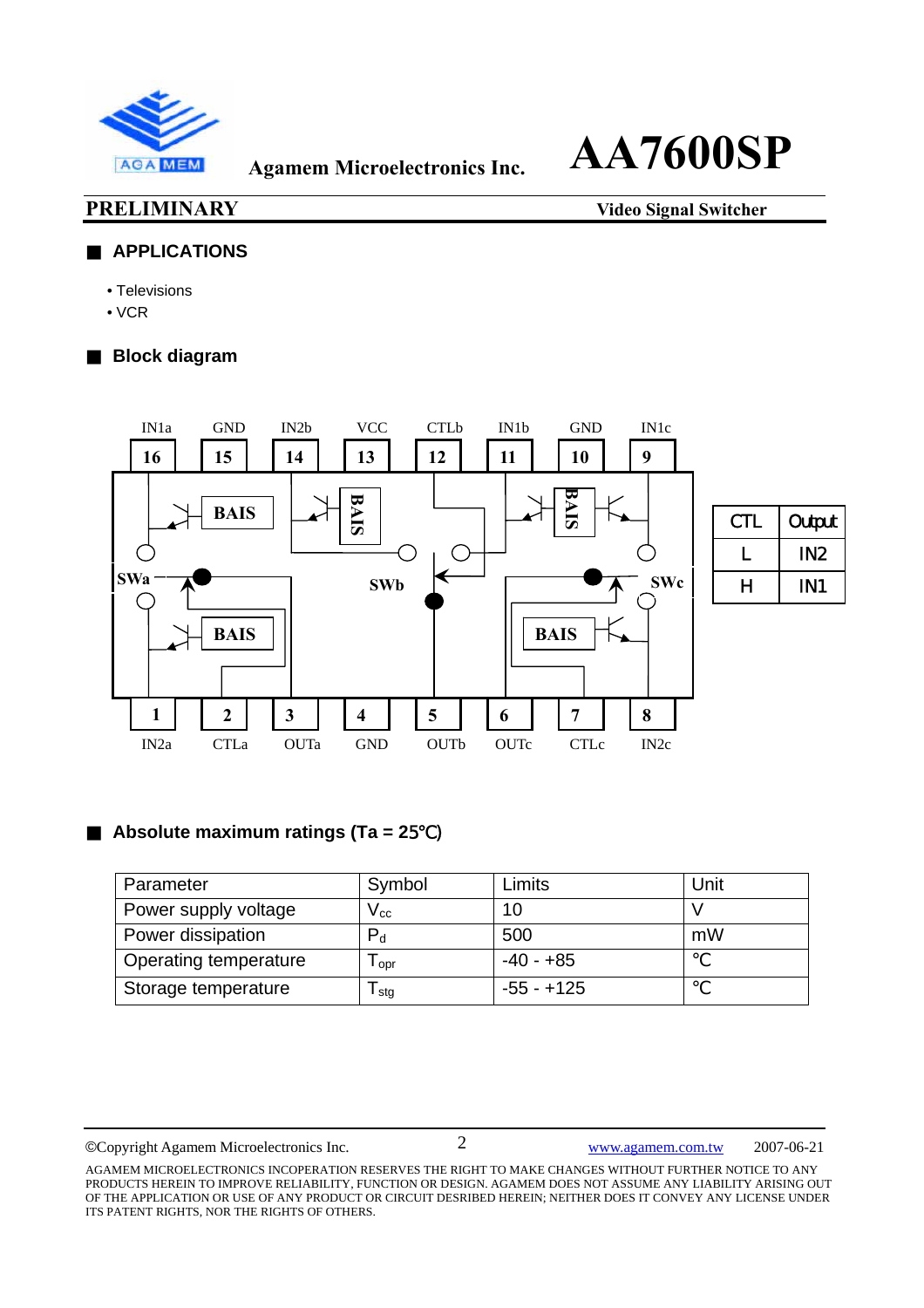

#### **PRELIMINARY** Video Signal Switcher

### **ELECTRICAL CHARACTERISTICS**

| <b>Parameter</b>          | Symbol | <b>Condition</b>             | Min    | Typ  | Max | Unit   |
|---------------------------|--------|------------------------------|--------|------|-----|--------|
| Power supply voltage      | Vcc    |                              | 4.5    | 5    | 5.5 |        |
| Supply current            | lcc    |                              |        | 12.5 | 20  | mA     |
| Maximum output level      | Vom    | $=$ 1kHz, THD = $05\%$       | 2.7    | 2.9  |     | $Vp-p$ |
| Voltage gain              | Gv     | $f = 1MHz$ , $V_{IN} = 1Vpp$ | $-0.5$ |      | 0.5 | dB     |
| Frequency characteristics | Gf     | $10MHz / 1MHz, V = 1Vp-p$    | -3     | 0    |     | dB     |
| CTL pin switch level      | Vтн    |                              | 2.6    | 2.8  | 3.1 |        |

#### **Reference data**

| DC voltages (reference values)<br>$Vec = 5V, 25$ |            |         |            |  |  |  |  |
|--------------------------------------------------|------------|---------|------------|--|--|--|--|
|                                                  | Units: V   |         |            |  |  |  |  |
| Pin No.                                          | DC voltage | Pin No. | DC voltage |  |  |  |  |
| 1                                                | 1.98       | 9       | 1.97       |  |  |  |  |
| 2                                                | 4.63       | 10      | 0          |  |  |  |  |
| 3                                                | 0.57       | 11      | 1.96       |  |  |  |  |
| 4                                                | 0          | 12      | 4.63       |  |  |  |  |
| 5                                                | 0.57       | 13      | 0          |  |  |  |  |
| 6                                                | 0.57       | 14      | 4.96       |  |  |  |  |
| 7                                                | 4.63       | 15      | 0          |  |  |  |  |
| 8                                                | 1.97       | 16      | 1.98       |  |  |  |  |

©Copyright Agamem Microelectronics Inc. www.agamem.com.tw 2007-06-21

AGAMEM MICROELECTRONICS INCOPERATION RESERVES THE RIGHT TO MAKE CHANGES WITHOUT FURTHER NOTICE TO ANY PRODUCTS HEREIN TO IMPROVE RELIABILITY, FUNCTION OR DESIGN. AGAMEM DOES NOT ASSUME ANY LIABILITY ARISING OUT OF THE APPLICATION OR USE OF ANY PRODUCT OR CIRCUIT DESRIBED HEREIN; NEITHER DOES IT CONVEY ANY LICENSE UNDER ITS PATENT RIGHTS, NOR THE RIGHTS OF OTHERS.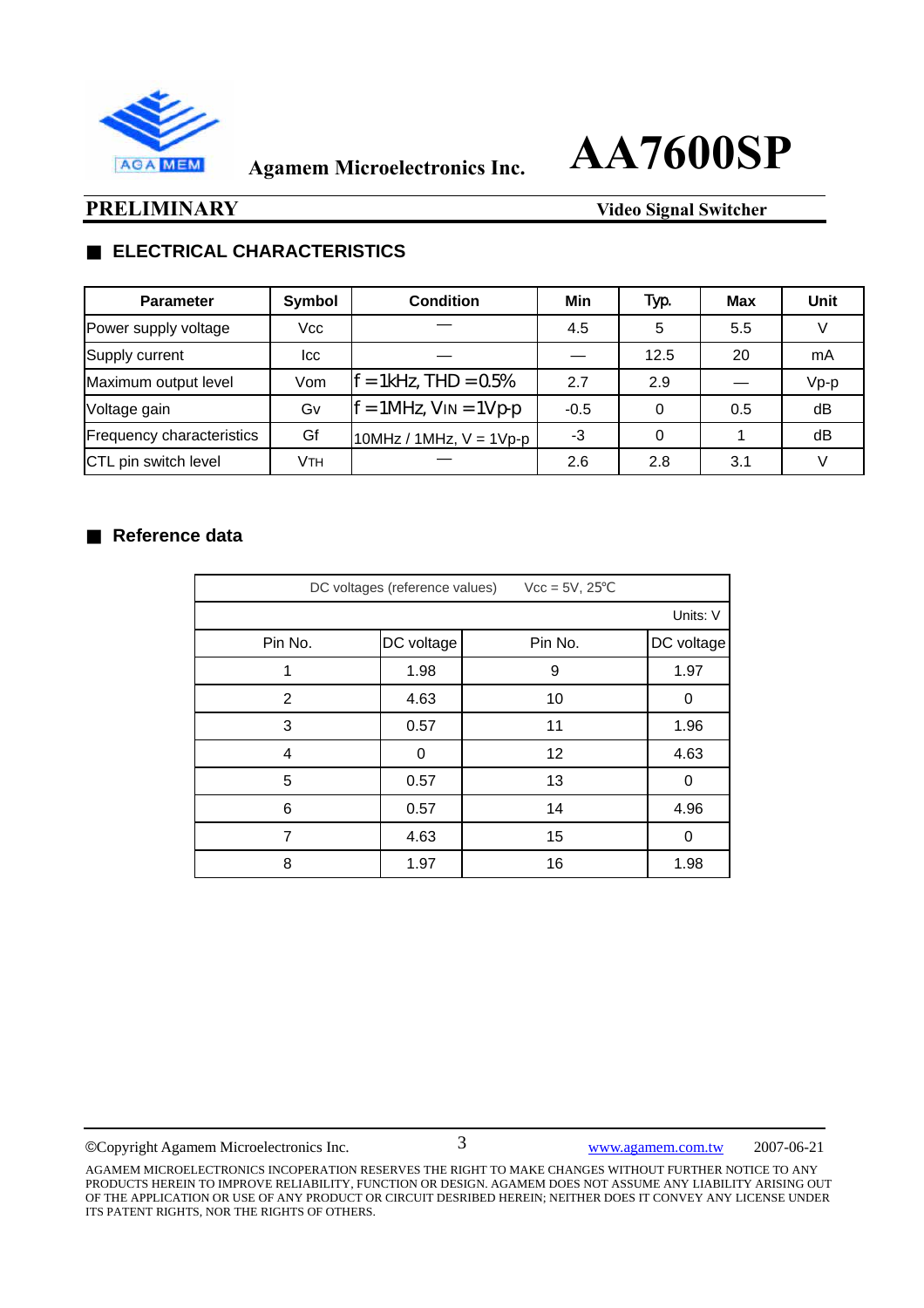

#### **PRELIMINARY** Video Signal Switcher

#### **Measurement circuit**



©Copyright Agamem Microelectronics Inc. www.agamem.com.tw 2007-06-21

AGAMEM MICROELECTRONICS INCOPERATION RESERVES THE RIGHT TO MAKE CHANGES WITHOUT FURTHER NOTICE TO ANY PRODUCTS HEREIN TO IMPROVE RELIABILITY, FUNCTION OR DESIGN. AGAMEM DOES NOT ASSUME ANY LIABILITY ARISING OUT OF THE APPLICATION OR USE OF ANY PRODUCT OR CIRCUIT DESRIBED HEREIN; NEITHER DOES IT CONVEY ANY LICENSE UNDER ITS PATENT RIGHTS, NOR THE RIGHTS OF OTHERS.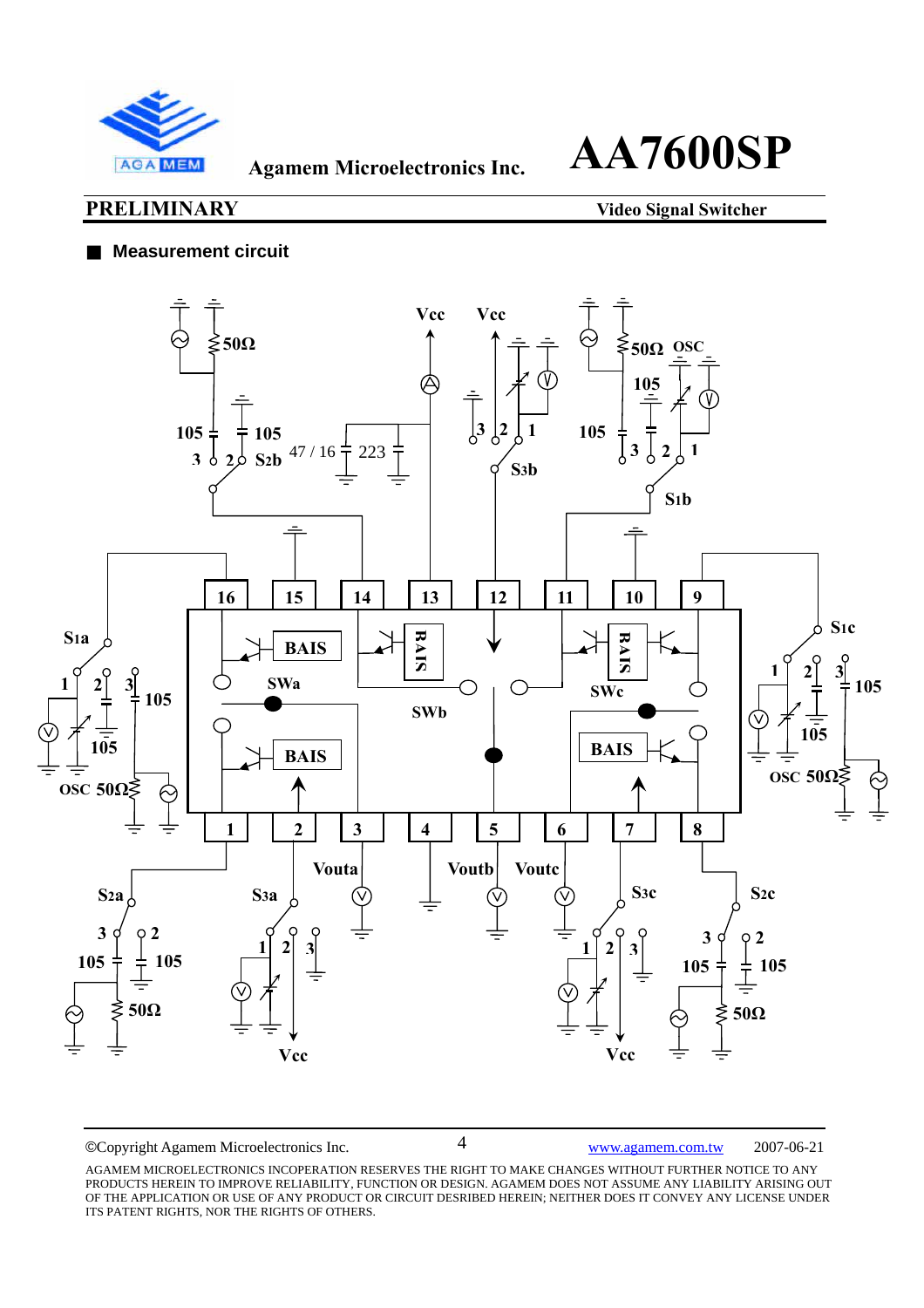

### **PRELIMINARY** Video Signal Switcher

#### **Measurement conditions**

| Parameter                                 |                             | Symbol          | <b>Switch settings</b> |                  |                  |                  |                  |                  |                  |                         |                  |
|-------------------------------------------|-----------------------------|-----------------|------------------------|------------------|------------------|------------------|------------------|------------------|------------------|-------------------------|------------------|
|                                           |                             |                 | Sia                    | Sza              | Ssa              | S <sub>1b</sub>  | Szb              | Sэb              | S1c              | $S_{2c}$                | S <sub>3</sub> c |
|                                           | $\mathbf{I}_{\mathrm{N1a}}$ | Vom             | 3                      | $\boldsymbol{2}$ | $\boldsymbol{2}$ |                  |                  |                  |                  |                         |                  |
|                                           | $I_{N2a}$                   | Vom             | $\boldsymbol{2}$       | 3                | 3                |                  |                  |                  |                  |                         |                  |
| Maximumoutput<br>level                    | I <sub>N1b</sub>            | Vom             |                        |                  |                  | 3                | $\overline{2}$   | $\boldsymbol{2}$ |                  |                         |                  |
| (Note 1)                                  | $I_{N2b}$                   | Vom             |                        |                  |                  | $\overline{2}$   | 3                | 3                |                  |                         |                  |
|                                           | $I_{\rm{N1c}}$              | Vom             |                        |                  |                  |                  |                  |                  | 3                | $\boldsymbol{2}$        | $\boldsymbol{2}$ |
|                                           | $I_{\text{N2c}}$            | Vom             |                        |                  |                  |                  |                  |                  | $\overline{2}$   | 3                       | 3                |
|                                           | $I_{\rm N1a}$               | Gv              | 3                      | $\boldsymbol{2}$ | $\boldsymbol{2}$ |                  |                  |                  |                  |                         |                  |
|                                           | $I_{N2a}$                   | Gv              | $\boldsymbol{2}$       | 3                | 3                |                  |                  |                  |                  |                         |                  |
| Voltage gain                              | $I_{N1b}$                   | Gv              |                        |                  |                  | 3                | $\overline{2}$   | $\boldsymbol{2}$ |                  |                         |                  |
| (Note $2$ )                               | $I_{\text{N2b}}$            | Gv              |                        |                  |                  | $\overline{2}$   | 3                | 3                |                  |                         |                  |
|                                           | $I_{\rm{N1c}}$              | Gv              |                        |                  |                  |                  |                  |                  | 3                | $\boldsymbol{2}$        | $\boldsymbol{2}$ |
|                                           | $I_{\rm N2c}$               | Gv              |                        |                  |                  |                  |                  |                  | $\boldsymbol{2}$ | 3                       | 3                |
|                                           | $I_{\rm N1a}$               | $G_f$           | 3                      | $\boldsymbol{2}$ | $\boldsymbol{2}$ |                  |                  |                  |                  |                         |                  |
|                                           | $I_{N2a}$                   | $G_f$           | $\mathbf{z}$           | 3                | 3                |                  |                  |                  |                  |                         |                  |
| Frequency<br>daracteristic                | $I_{N1b}$                   | $G_f$           |                        |                  |                  | 3                | $\boldsymbol{2}$ | $\boldsymbol{2}$ |                  |                         |                  |
| (Note 3)                                  | $I_{N2b}$                   | $G_f$           |                        |                  |                  | $\boldsymbol{2}$ | 3                | 3                |                  |                         |                  |
|                                           | $I_{\rm{N1c}}$              | $G_f$           |                        |                  |                  |                  |                  |                  | 3                | $\boldsymbol{2}$        | $\boldsymbol{2}$ |
|                                           | $I_{N2c}$                   | $G_f$           |                        |                  |                  |                  |                  |                  | $\boldsymbol{2}$ | 3                       | 3                |
| CTL pin<br>switching level<br>(Note $4$ ) | CTLa                        | V <sub>TH</sub> | $\mathbf{1}$           | $\boldsymbol{2}$ | $\mathbf{1}$     |                  |                  |                  |                  |                         |                  |
|                                           | <b>CTLb</b>                 | V <sub>TH</sub> |                        |                  |                  | 1                | $\mathbf{2}$     | 1                |                  |                         |                  |
|                                           | <b>CTLc</b>                 | V <sub>TH</sub> |                        |                  |                  |                  |                  |                  | $\mathbf{1}$     | $\overline{\mathbf{2}}$ | $\mathbf{1}$     |

Note 1 : Input a f = 1kHz sine wave. This output voltage is the maximum output level Vom  $(Vp-p)$ 

Note 2 : Input a 1 Vp p, 1 NHz sine wave.  $Gv = 20$  (Vout / Vin).

Note 3: Input a 1Vp p, 8NHz sine wave.  $G = 20$  (Vout  $(f = 10$ NHz) / Vout  $(f = 1)$ Hz).

Note 4 : Input a 1Vp p, 1NHz sine wave

©Copyright Agamem Microelectronics Inc. www.agamem.com.tw 2007-06-21

AGAMEM MICROELECTRONICS INCOPERATION RESERVES THE RIGHT TO MAKE CHANGES WITHOUT FURTHER NOTICE TO ANY PRODUCTS HEREIN TO IMPROVE RELIABILITY, FUNCTION OR DESIGN. AGAMEM DOES NOT ASSUME ANY LIABILITY ARISING OUT OF THE APPLICATION OR USE OF ANY PRODUCT OR CIRCUIT DESRIBED HEREIN; NEITHER DOES IT CONVEY ANY LICENSE UNDER ITS PATENT RIGHTS, NOR THE RIGHTS OF OTHERS.